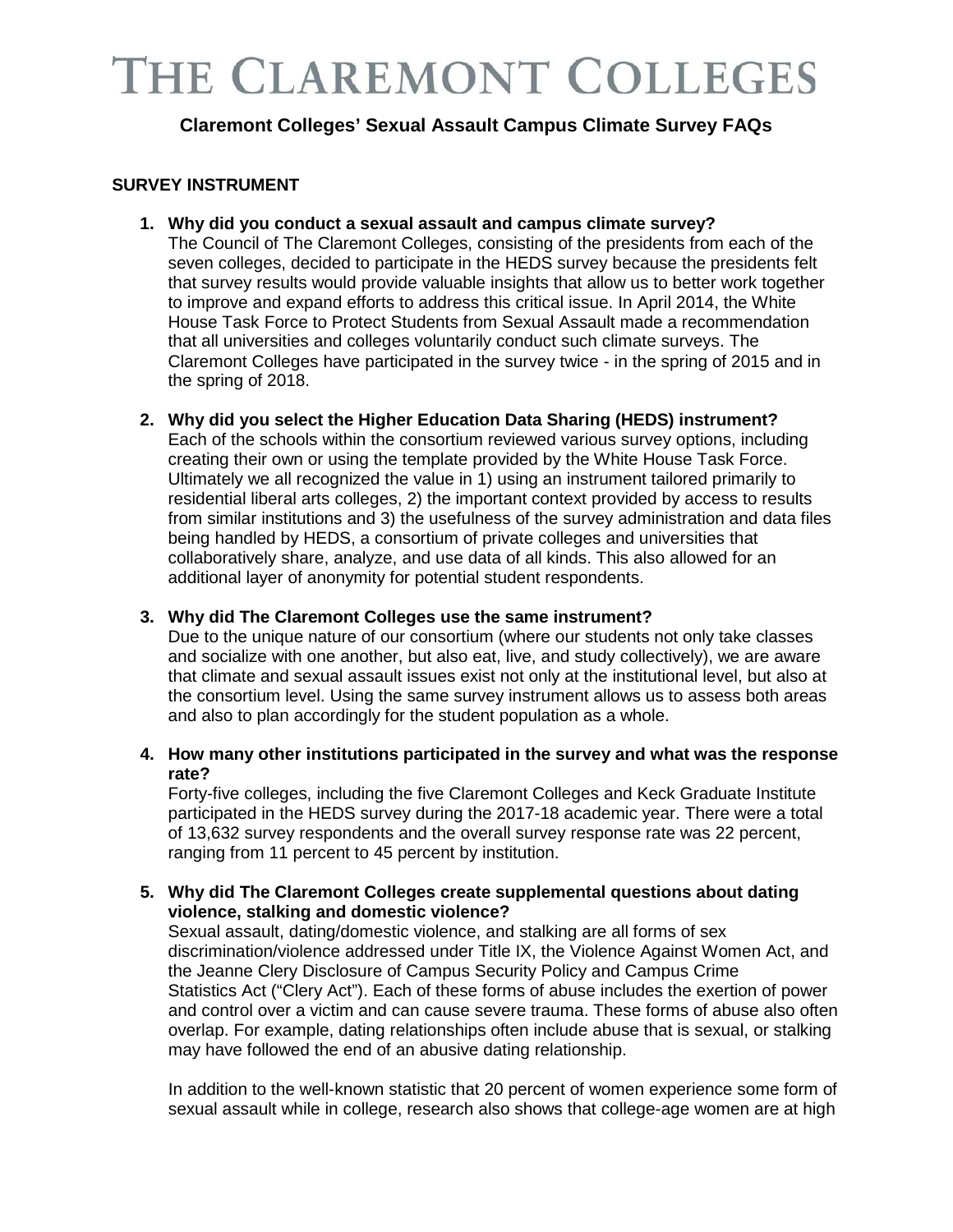### **Claremont Colleges' Sexual Assault Campus Climate Survey FAQs**

risk for dating violence and stalking. Students of all gender identities across the country experience these forms of violence. At The Claremont Colleges, the Title IX Coordinators, the EmPOWER Center, and student advocates support students impacted by these forms of abuse. Also, our prevention education programs across the consortium, including New Student Orientation sessions, often address these forms of abuse in the same session in recognition of how closely related they are. Hence, we felt it critical that the HEDS survey collected data on not only sexual assault, but also on dating/domestic violence and stalking in order to provide us with important data that can help inform our work holistically.

### **6. Can I compare the findings from the 2015 administration of the HEDS Sexual Assault Campus Climate Survey to the 2018 version?**

No. There are several reasons why comparisons between the two administrations are not appropriate. First, the survey instrument underwent revision after its 2015 administration. While the changes were subtle, and are mostly confined to items regarding the characteristics of sexual assault, researchers at HEDS have advised us that data from the 2015 survey would not be sufficiently comparable to warrant a yearover-year comparison to data from 2016, 2017, or 2018. Additionally, because the survey was voluntary and because the topic of sexual assault and campus climate has the potential to provoke strong opinions, it is not possible to determine the impact selfselection may have had on the results. Therefore, it is important to keep in mind that this information does not represent generalizations about the Claremont Colleges community. Finally, because a version of the survey was administered in 2015, there is potential for overlap in the survey respondent populations. Hence, the reports should be treated as two distinct snapshots, from two different points in time, and not as longitudinal tracking the same population over time.

An example of the potential implications may help make it clear why comparing the two administrations is not appropriate. Imagine a survey on voting behavior that asks how people plan to vote on a ballot measure. The first time the survey is administered, 200 out of 1000 survey respondents (20%) indicated that they were going to vote "yes". As the election draws closer, the same survey is administered again, and the same 200 people indicate they are still "yes" votes, but this time, there are only 500 survey respondents. The percentage of "yes" voters jumps to 40%, even though the number of actual "yes" voters remains unchanged. While it is useful to know the percentage of "yes" voters at the two points in time, the differences in sample size, time and selfselection make it potentially misleading to compare outcomes of the two surveys directly.

### **SURVEY METHODOLOGY**

**7. How and when was the survey administered?** 

Email invitations to take the electronic survey were sent to all students at each of The participating Claremont College campuses on Feb. 21, 2018, followed by three reminders. The survey closed on March 21, 2018.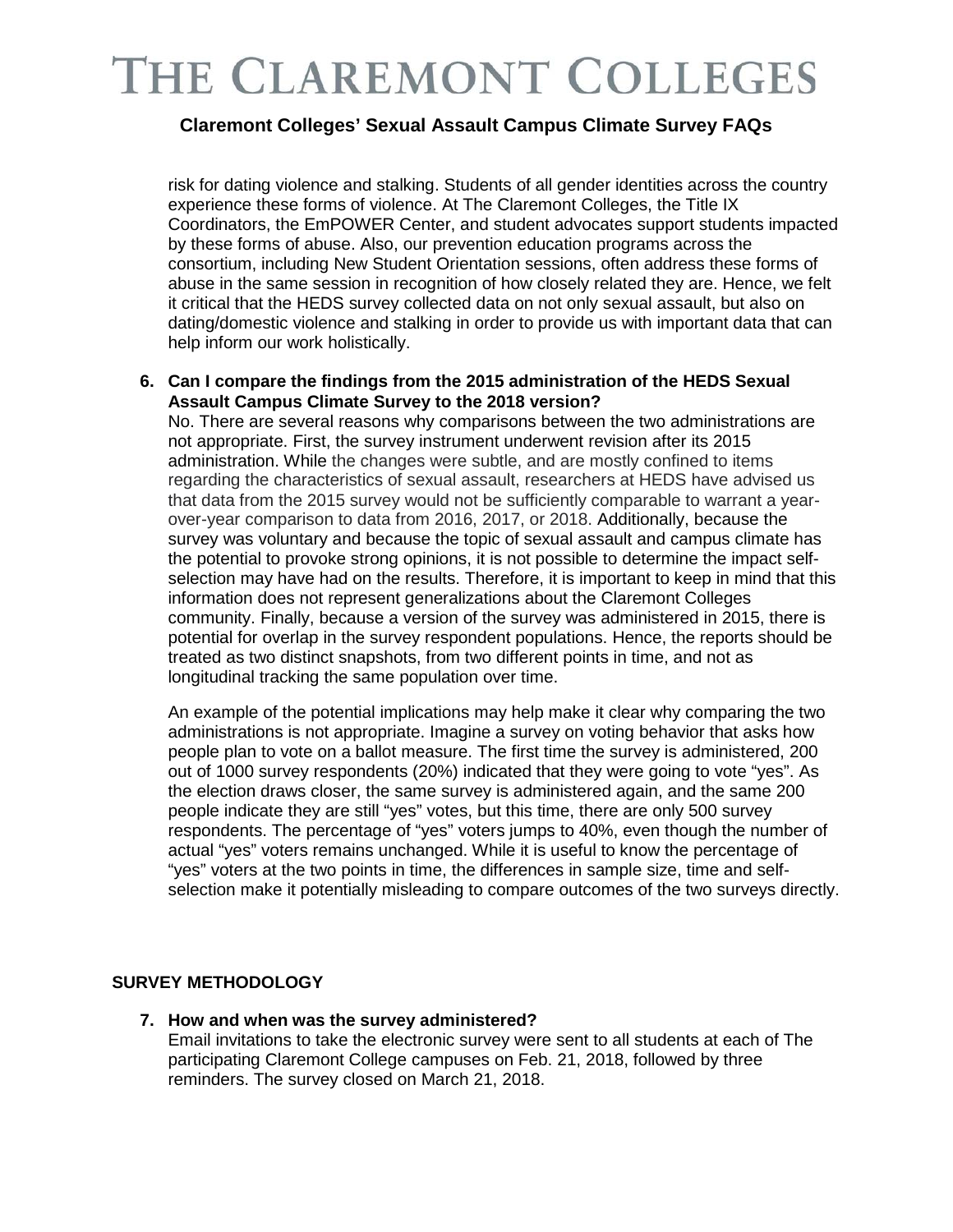## **Claremont Colleges' Sexual Assault Campus Climate Survey FAQs**

### **8. Can I compare the 5C findings to those for my own campus?**

While the five undergraduate Claremont institutions (also known as the 5Cs) may provide useful context when reviewing data from individual campuses, there are both methodological and ethical reasons why comparisons are not appropriate. Because the 5C findings contain responses from the individual campuses, it is not possible to make a statistical comparison between an individual institution's results and either comparison group. Additionally, the results of the survey are meant to help improve the campus climate across all of the colleges. Inter-institutional comparisons undermine our collective commitment to shared improvement.

### **9. Why wasn't the HEDS comparative data for other schools included in the findings? Is it possible to review that information?**

No. When each institution agreed to use the [HEDS instrument,](http://www.hedsconsortium.org/sexual-assault-survey/) they also agreed to the following HEDS rules regarding dissemination of survey results:

- We will not identify participating HEDS institutions by name to any person or organization outside of the consortium.
- In any public presentations or dissemination of data from the survey on or off campus, HEDS institutions must not identify other HEDS institutions that participated in the survey or display the data from any single HEDS institution, even if that institution is not identified. In these settings, HEDS institutions should only present pooled data from other HEDS institutions or other comparison groups that contain at least five institutions.
- In deciding how to share HEDS peer data from this survey on campus, the HEDS primary contact agrees to do two things. First, the primary contact will be responsible for working with the senior leaders at the institution to identify the people on campus who need to see HEDS peer institutional data in order to respond effectively to the survey findings. Second, the primary contact and senior leaders will ensure that everyone who has access to HEDS peer data recognizes and accepts their obligation to prevent any public disclosure of participating institutions' identities and data.
- Finally, unlike with other HEDS surveys, HEDS institutions participating in this survey will not receive individual-level data from other HEDS institutions. Instead, they will receive only their own student-level data, which we will deprecate to preserve the anonymity of individual students.

In accordance with these rules, each campus within the Claremont consortium has expressly agreed to share the provided findings publicly.

### **10. Why are we sharing survey findings and not the full survey results?**

The report is designed to share important findings from the survey that are relevant to all the schools and to encourage conversations on campuses as well as across them. The variation in survey response rates by campus are worth noting, as well as differences in survey respondent demographics. Furthermore, because the survey was voluntary and the topics of sexual assault, dating/domestic violence, and stalking have the potential to provoke strong opinions, it is not possible to determine the impact self-selection may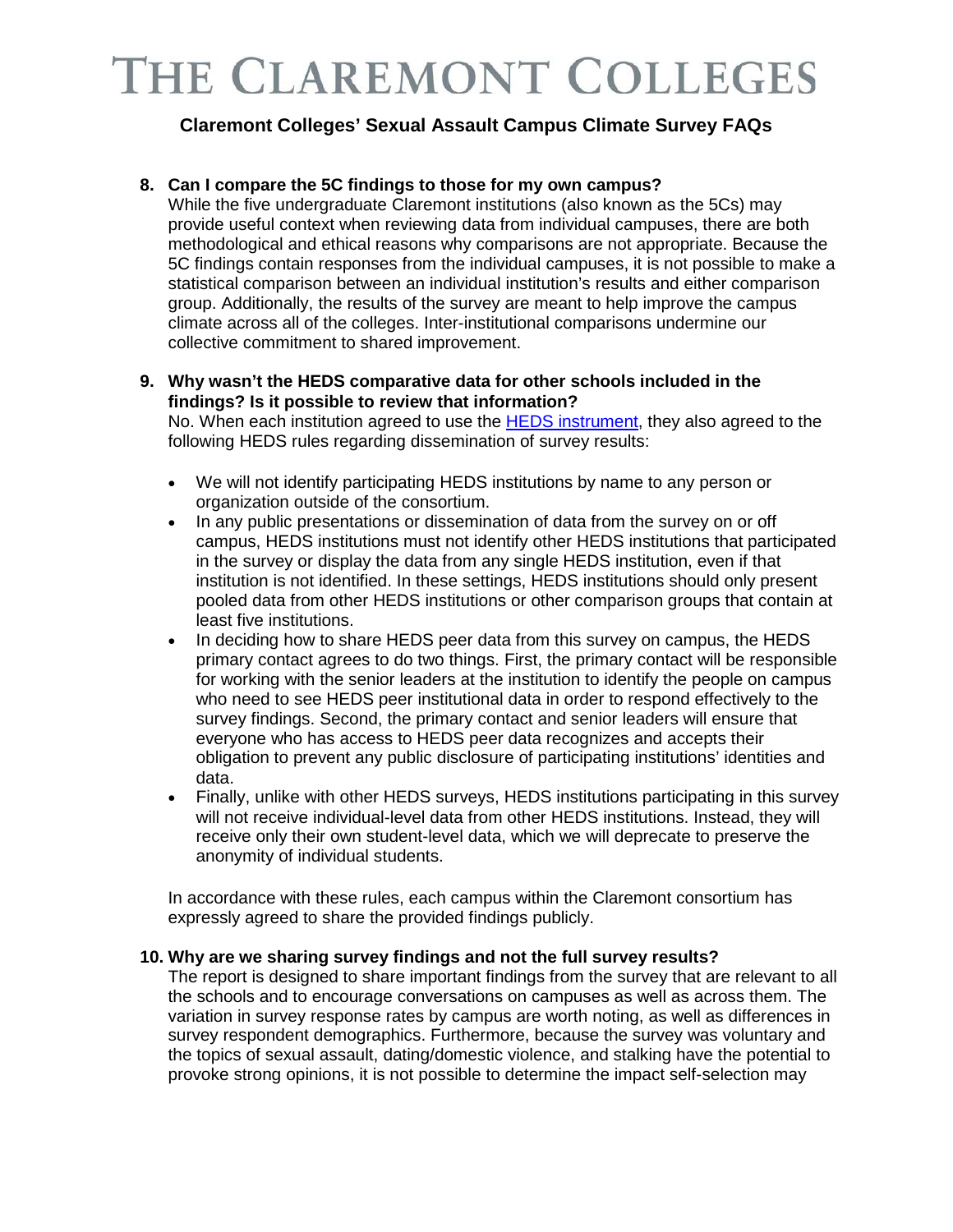## **Claremont Colleges' Sexual Assault Campus Climate Survey FAQs**

have had on the results. Therefore, please keep in mind that this information does not represent generalizations about The Claremont Colleges community.

Also, maintaining the anonymity of survey respondents was a key consideration in preparing the findings report. In areas where the number of survey respondents was small (n < 10) we will not make that information public. Individual institutions may decide to use that information internally in their planning and policy discussions.

#### **11. How was sexual assault defined on the HEDS instrument?**

Survey respondents were provided with the following statement before being asked questions related to sexual assault:

In the next set of questions we ask about experiences you may have had with sexual *assault on campus at [Institution Name] or during off-campus events or programs sponsored by [Institution Name]. When we ask about sexual assault, we are referring to five specific types of sexual contact, which you did not want or for which you did not give consent:* 

- *1) Touching of a sexual nature (kissing you, touching of private parts, grabbing, fondling, rubbing up against you in a sexual way, even if it was over your clothes)*
- *2) Oral sex (someone's mouth or tongue making contact with your genitals, or your mouth or tongue making contact with someone else's genitals)*
- *3) Vaginal sex (someone's penis being put in your vagina, or your penis being put into someone else's vagina)*
- *4) Anal sex (someone's penis being put in your anus, or your penis being put into someone else's anus)*
- *5) Anal or vaginal penetration with a body part other than a penis or tongue, or by an object, like a bottle or candle*

### **12. Could students report more than one incident of sexual assault?**

Yes, students were asked whether they experienced multiple incidents of sexual assault. Following that question, the instrument directed survey respondents to provide information with respect to one assault.

#### **13. Is it possible to provide data for specific groups by race and ethnicity or other demographic classifications?**

No, the findings report includes disaggregated results for all the demographic information made available to institutions. Due to the sensitive nature of this survey and to protect the anonymity of individual students, HEDS provided each school with deprecated student-level data files.

### **14. Why is there a category for Nonbinary or no response?**

The instrument contains three response options for the question about gender: man, woman and fill in. The category "Nonbinary or no response" was created for two reasons. For one, the data files from HEDS did not separate the students who filled in